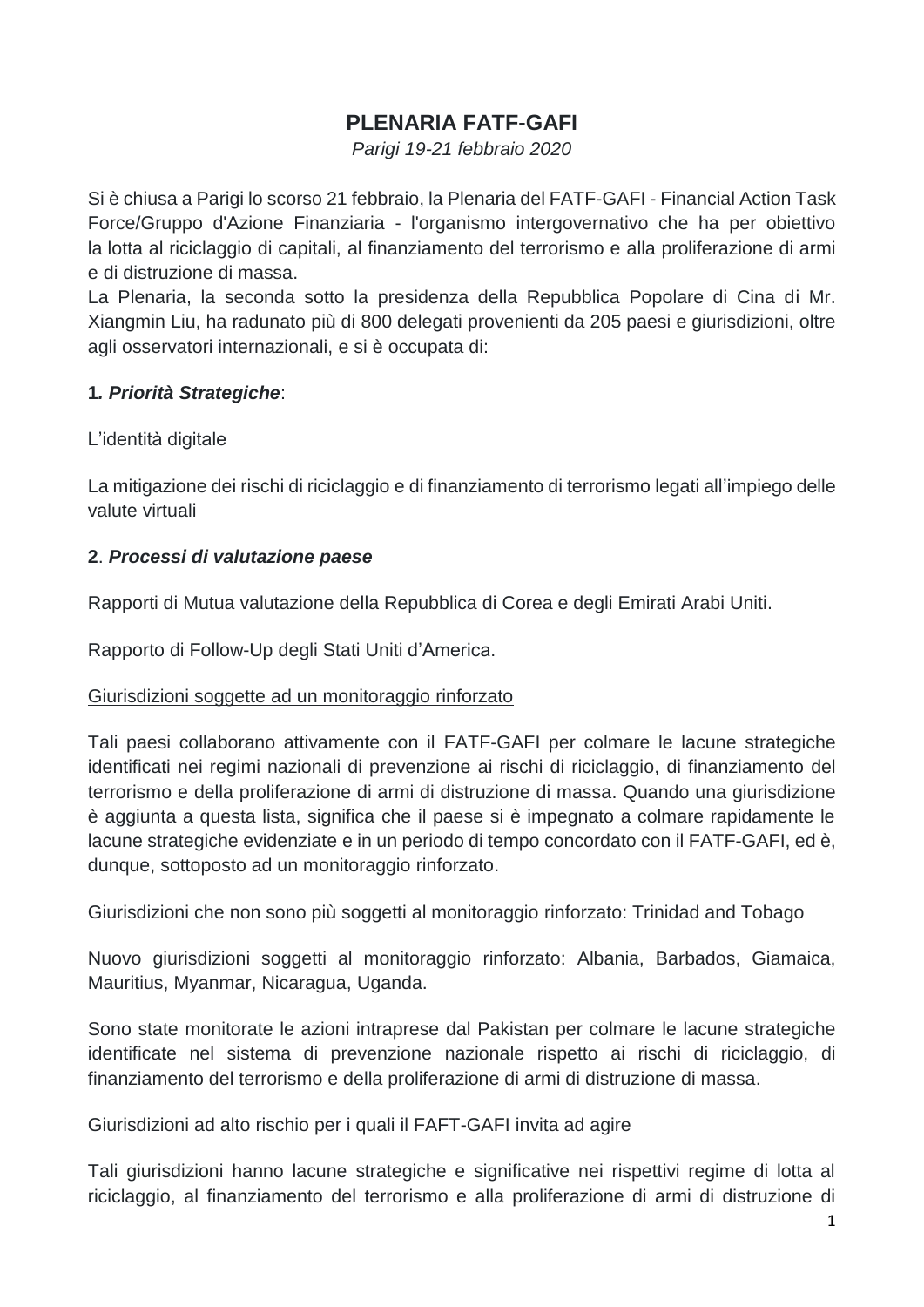massa. Per i paesi identificati come ad alto rischio, il FATF- GAFI invita e sollecita i suoi membri ad applicare misure di adeguata verifica rafforzata, e, nei casi più seri, ad applicare contro misure al fine di proteggere l'integrità del sistema finanziario internazionale dai rischi provenienti da questi paesi.

Sono state monitorate le azioni intraprese dalla Repubblica Islamica dell'Iran per colmare le lacune strategiche identificate nel sistema di prevenzione nazionale rispetto ai rischi di riciclaggio, di finanziamento del terrorismo e della proliferazione di armi di distruzione di massa.

## **3**. *Altre iniziative di natura strategica*

Lotta ai proventi del riciclaggio derivante dal traffico illegale della fauna selvatica protetta (wild life).

Promuovere e favorire una supervisione nazionale dei soggetti obbligati più efficace.

Revisione strategica dei processi di valutazione del Global Network del FATF-GAFI.

Presidenza del FATF-GAFI per gli anni 2020-2022.

Ogni informazione sulle conclusioni della Plenaria è stata pubblicata sul sito ufficiale del FATF-GAFI [\(www.fatf-gafi.org\)](http://www.fatf-gafi.org/) che trovate di seguito riportate.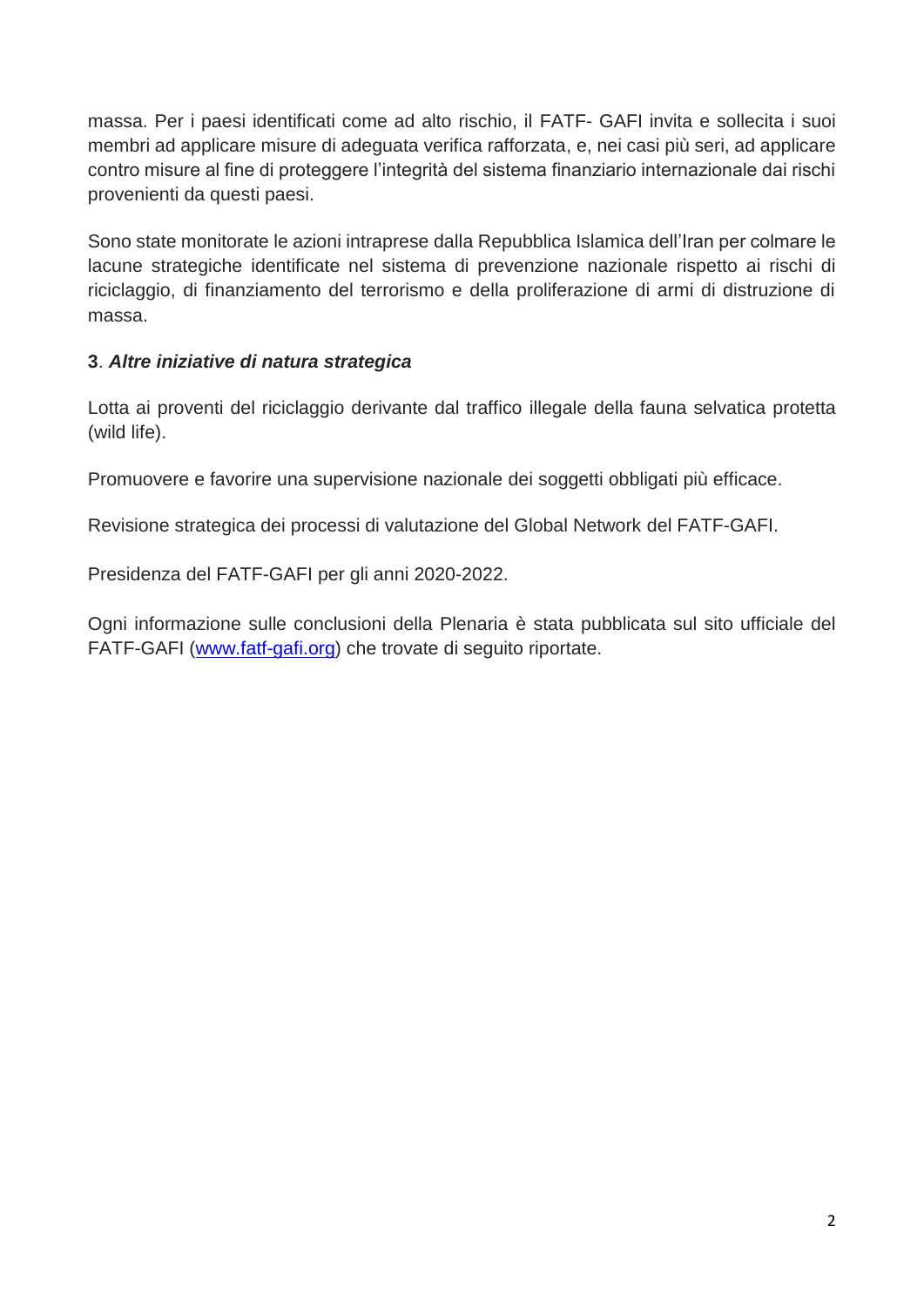

# Outcomes FATF Plenary, 19-21 February 2020

*Paris, 21 February 2020* - FATF President Xiangmin Liu of the People's Republic of China, chaired the second Plenary under the Chinese Presidency of the FATF from 19-21 February 2020.

More than 800 delegates, representing the global network of 205 countries and jurisdictions, as well as international organisations, discussed the following issues:

# 1. Strategic Priorities

- o Understanding and leveraging the use of digital identity
- o Mitigating the money laundering and terrorist financing risks of virtual assets

# 2. Country-specific processes

# Mutual evaluations and follow-up reports

- o Mutual evaluations of the Republic of Korea and the United Arab Emirates
- o Follow-up report for the mutual evaluation of the United States

# Jurisdictions under increased monitoring

Jurisdictions under increased monitoring are actively working with the FATF to address strategic deficiencies in their regimes to counter money laundering, terrorist financing, and proliferation financing. When the FATF places a jurisdiction under increased monitoring, it means the country has committed to resolve swiftly the identified strategic deficiencies within agreed timeframes and is subject to increased monitoring.

- o Jurisdictions no longer subject to monitoring: Trinidad and Tobago
- o New jurisdictions subject to monitoring: Albania, Barbados, Jamaica, Mauritius, Myanmar, Nicaragua, Uganda
- o Pakistan's actions in addressing deficiencies in its AML/CFT system

# High-risk jurisdictions subject to a call for action

High-risk jurisdictions have significant strategic deficiencies in their regimes to counter money-laundering, terrorist financing, and financing of proliferation. For countries identified as high-risk, the FATF calls on all members and urges all jurisdictions to apply enhanced due diligence, and in the most serious cases, countries are called upon to apply counter-measures to protect the international financial system from the ongoing money laundering, terrorist financing, and proliferation financing risks emanating from the country.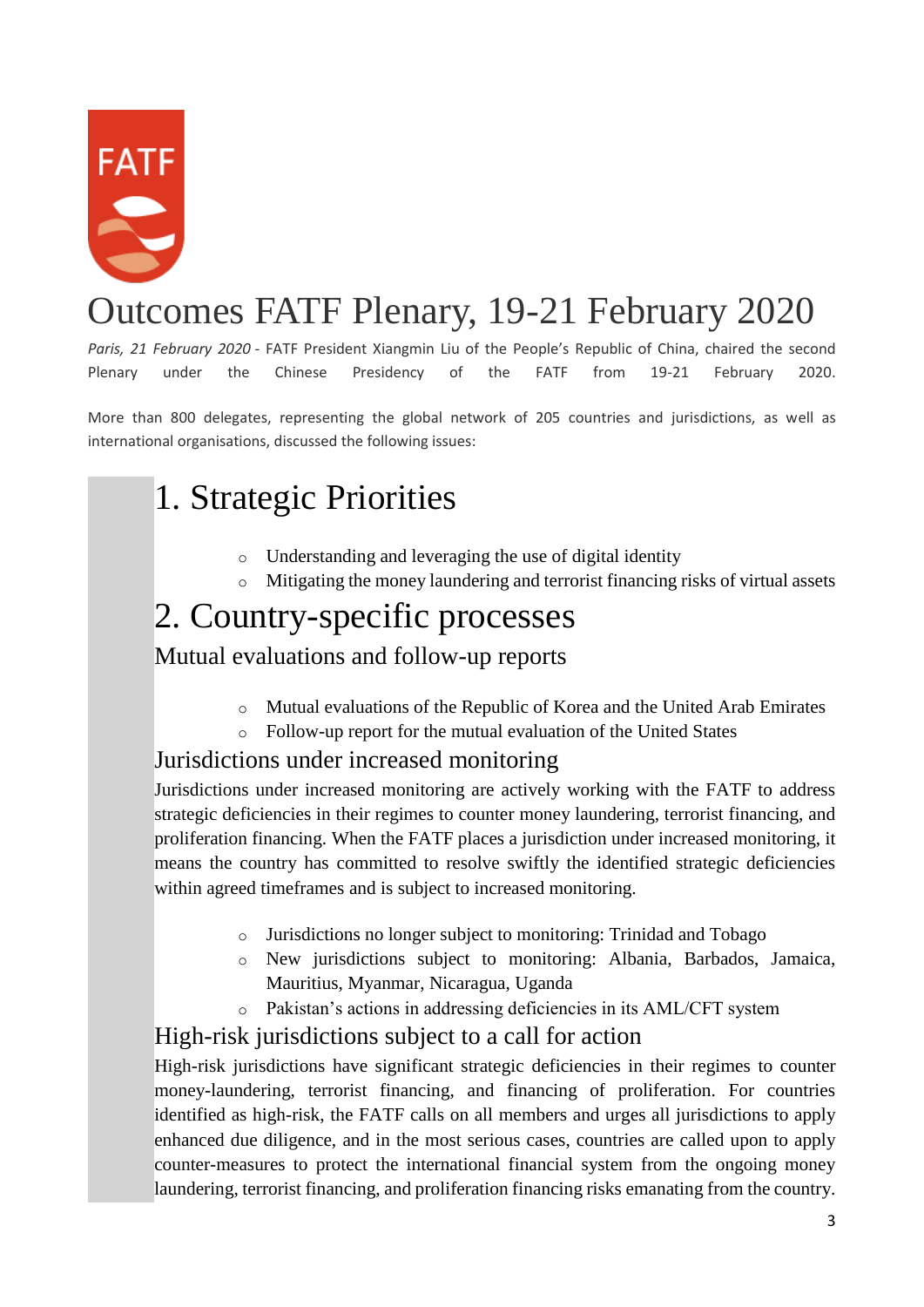o Monitoring Iran's actions to address deficiencies in its AML/CFT system

# 3. Other Strategic Initiatives

- o Combating the laundering of proceeds of the illegal wildlife trade
- o Promoting and facilitating more effective supervision at national level
- o Strategic review of the FATF Global Network assessment processes
- o FATF Presidency 2020-2022

# 1. Strategic Priorities

## Understanding and leveraging the use of digital identity

The rapidly growing number of digital financial transactions every year requires a better understanding of how digital financial services identify and verify their customers.

The Plenary adopted a new guidance paper on digital identity. This guidance paper aims to help government agencies as well as private sector stakeholders develop a clearer understanding of how digital ID systems work. It explains the FATF's requirements for customer identification and verification and ongoing due diligence and how these can align with key components of digital ID systems. The guidance sets out the risks and the benefits of digital ID, such as potentially increasing financial inclusion.

The guidance is technology neutral but sets out a decision-process to determine whether a digital ID meets the FATF's requirements for customer due diligence.

The FATF recognises the potential that innovation offers to improve AML/CFT efforts. Robust digital ID systems can improve the reliability, security and efficiency of identifying individuals in the financial sector and reduce the weaknesses of human control measures.

# Mitigating the money laundering and terrorist financing risks of virtual assets

The FATF has been closely monitoring the implementation and impact of its new standards to address the potential money laundering (ML) and terrorist financing (TF) risks of virtual assets, including the progress made towards fully implementing the "travel rule", which requires transparency about the originator and beneficiary of payments.

The FATF discussed progress in its 12-month review of the implementation of the FATF's new requirements, taking into account updates from private sector representatives on their proposed technical solutions. The FATF will report to the G20 in July 2020 on its analysis of ML/TF risks associated to so-called stablecoins and the application of the FATF Standards to them.

# 2. Country-specific processes

## Mutual evaluations and follow-up reports

#### **Mutual evaluations of the Republic of Korea (Korea) and the United Arab Emirates**

The FATF and the Asia/Pacific Group on Money Laundering jointly assessed Korea's measures to combat ML and TF. The Plenary discussed this evaluation and concluded that Korea understands the risks it faces and has a sound legal and institutional framework that is delivering some good results. These include the effective use and development of financial intelligence, and recovery of criminal proceeds. However, the country needs to implement AML/CFT measures and supervision to non-financial businesses, strengthen supervision, focus on preventing the misuse of legal persons and arrangements for ML and TF, and prioritise money laundering investigations and prosecutions.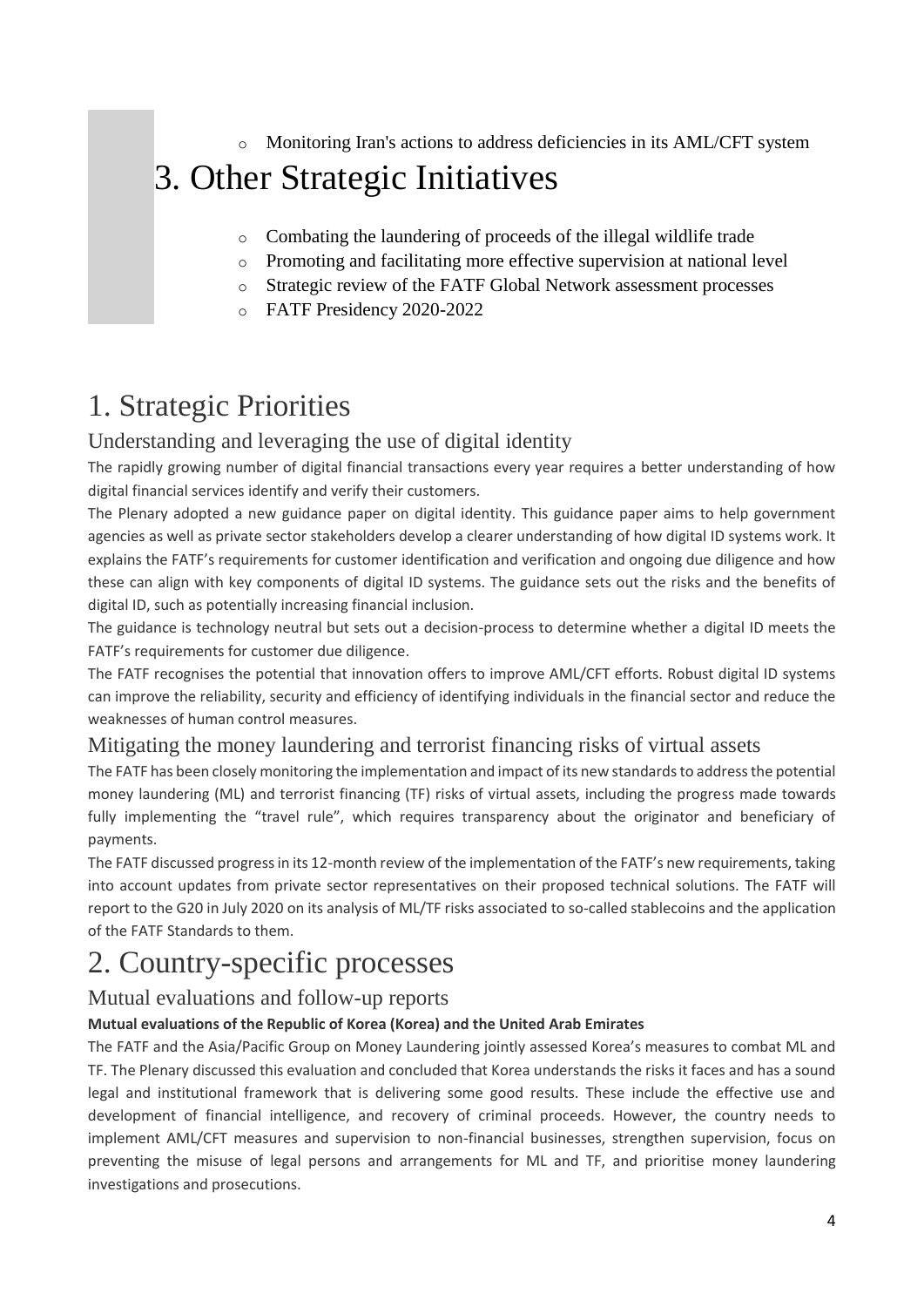The Plenary also discussed the joint FATF-MENAFATF assessment of the United Arab Emirates and concluded that the country has implemented many recent measures to strengthen its system to combat ML and TF, including by developing a national risk assessment, AML/CFT strategy and effective measures to investigate and prosecute TF. However, the country needs to refine its understanding of ML/TF risks, enhance ML investigations and prosecutions, and international cooperation. It should also better focus on preventing the abuse of legal persons and arrangements, supervision, and on ensuring that assets with links to terror or the financing of weapons of mass destruction are frozen without delay.

These reports will be published after a quality and consistency review, in April.

#### **Follow-up report for the mutual evaluation of the United States**

The Plenary discussed the progress that the United States has made since its 2016 mutual evaluation report. The FATF Plenary agreed to re-rate the United States on one Recommendation to reflect the country's current level of technical compliance. In due course, the FATF will publish the follow-up report, which sets out the actions that the United States has taken to strengthen its measures to combat money laundering and the financing of terrorism and proliferation of weapons of mass destruction.

#### Jurisdictions under increased monitoring

Jurisdictions under increased monitoring are actively working with the FATF to address strategic deficiencies in their regimes to counter money laundering, terrorist financing, and proliferation financing. When the FATF places a jurisdiction under increased monitoring, it means the country has committed to resolve swiftly the identified strategic deficiencies within agreed timeframes and is subject to increased monitoring.

#### *Jurisdiction no longer subject to increased monitoring: Trinidad and Tobago*

The FATF congratulated Trinidad and Tobago for the significant progress it has made in addressing the strategic AML/CFT deficiencies identified earlier by the FATF and included in its action plan. Trinidad and Tobago will no longer be subject to the FATF's increased monitoring process, and will work with the Caribbean Financial Action Task Force, of which it is a member, to continue to strengthen its AML/CFT regimes.

#### *New jurisdictions subject to increased monitoring: Albania, Barbados, Jamaica, Mauritius, Myanmar, Nicaragua, Uganda*

The FATF has identified Albania, Barbados, Jamaica, Mauritius, Myanmar, Nicaragua and Uganda as jurisdictions with strategic AML/CFT deficiencies. Each jurisdiction has developed an action plan with the FATF to address the most serious deficiencies. The FATF welcomed their high-level political commitment to their action plans. (see [Jurisdictions under increased monitoring](http://www.fatf-gafi.org/publications/high-risk-and-other-monitored-jurisdictions/documents/increased-monitoring-february-2020.html) – 21 February 2020)

#### *Pakistan's actions in addressing deficiencies in its AML/CFT system*

Since June 2018, when Pakistan made a high-level political commitment to work with the FATF and APG to strengthen its AML/CFT regime and to address its strategic counter-terrorist financing-related deficiencies, Pakistan's political commitment has led to progress in a number of areas in its action plan, including risk-based supervision and pursuing domestic and international cooperation to identify cash couriers. Pakistan should continue to work on implementing its action plan to address its strategic deficiencies, including by: (1) demonstrating that remedial actions and sanctions are applied in cases of AML/CFT violations, relating to TF risk management and TFS obligations; (2) demonstrating that competent authorities are cooperating and taking action to identify and take enforcement action against illegal money or value transfer services (MVTS); (3) demonstrating the implementation of cross-border currency and BNI controls at all ports of entry, including applying effective, proportionate and dissuasive sanctions; (4) demonstrating that law enforcement agencies (LEAs) are identifying and investigating the widest range of TF activity and that TF investigations and prosecutions target designated persons and entities, and those acting on behalf or at the direction of the designated persons or entities; (5) demonstrating that TF prosecutions result in effective, proportionate and dissuasive sanctions (6) demonstrating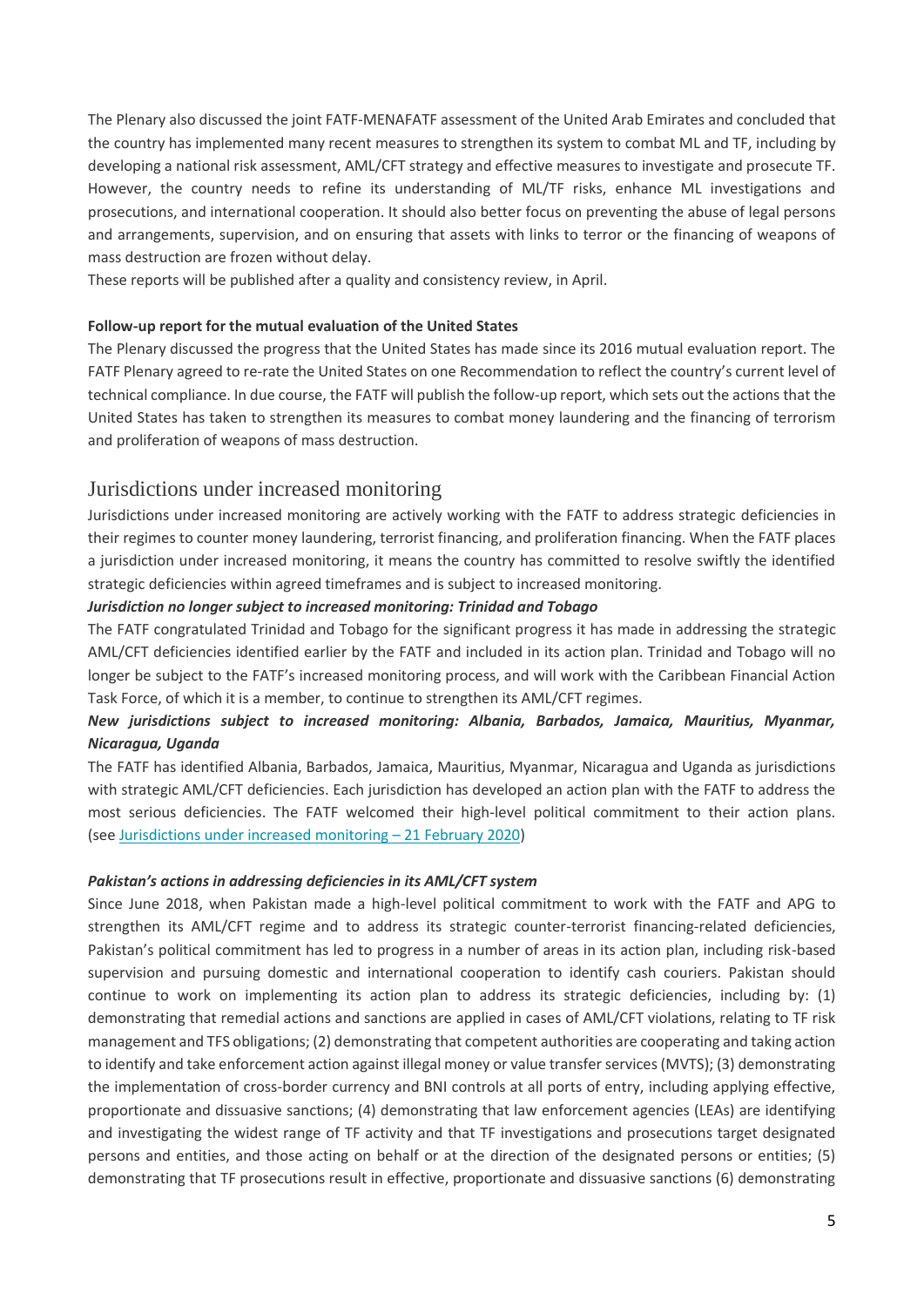effective implementation of targeted financial sanctions (supported by a comprehensive legal obligation) against all 1267 and 1373 designated terrorists and those acting for or on their behalf, including preventing the raising and moving of funds, identifying and freezing assets (movable and immovable), and prohibiting access to funds and financial services; (7) demonstrating enforcement against TFS violations including administrative and criminal penalties and provincial and federal authorities cooperating on enforcement cases; (8) demonstrating that facilities and services owned or controlled by designated person are deprived of their resources and the usage of the resources.

All deadlines in the action plan have expired. While noting recent and notable improvements, the FATF again expresses concerns given Pakistan's failure to complete its action plan in line with the agreed timelines and in light of the TF risks emanating from the jurisdiction. To date, Pakistan has largely addressed 14 of 27 action items, with varying levels of progress made on the rest of the action plan. The FATF strongly urges Pakistan to swiftly complete its full action plan by June 2020. Otherwise, should significant and sustainable progress especially in prosecuting and penalising TF not be made by the next Plenary, the FATF will take action, which could include the FATF calling on its members and urging all jurisdiction to advise their FIs to give special attention to business relations and transactions with Pakistan.

Please see the separate page with more details about jurisdictions under increased monitoring here: [Jurisdictions](http://www.fatf-gafi.org/publications/high-risk-and-other-monitored-jurisdictions/documents/increased-monitoring-february-2020.html)  [under increased monitoring](http://www.fatf-gafi.org/publications/high-risk-and-other-monitored-jurisdictions/documents/increased-monitoring-february-2020.html) – 21 February 2020.

## High-risk jurisdictions subject to a call for action

High-risk jurisdictions have significant strategic deficiencies in their regimes to counter money laundering, terrorist financing, and financing of proliferation. For countries identified as high-risk, the FATF calls on all members and urges all jurisdictions to apply enhanced due diligence, and in the most serious cases, countries are called upon to apply counter-measures to protect the international financial system from the ongoing money laundering, terrorist financing, and proliferation financing (ML/TF/PF) risks emanating from the country.

#### *Monitoring Iran's actions to address deficiencies in its AML/CFT system*

In June 2016, Iran committed to address its strategic deficiencies. Iran's action plan expired in January 2018. In February 2020, the FATF noted Iran has not completed the action plan.[\[1\]](http://www.fatf-gafi.org/publications/fatfgeneral/documents/outcomes-fatf-plenary-february-2020.html#fn1)

In October 2019, the FATF called upon its members and urged all jurisdictions to: require increased supervisory examination for branches and subsidiaries of financial institutions based in Iran; introduce enhanced relevant reporting mechanisms or systematic reporting of financial transactions; and require increased external audit requirements for financial groups with respect to any of their branches and subsidiaries located in Iran.

Now, given Iran's failure to enact the Palermo and Terrorist Financing Conventions in line with the FATF Standards, the FATF fully lifts the suspension of counter-measures and calls on its members and urges all jurisdictions to apply effective counter-measures, in line with Recommendation 19.[\[2\]](http://www.fatf-gafi.org/publications/fatfgeneral/documents/outcomes-fatf-plenary-february-2020.html#fn2)

Iran will remain on the FATF statement on [High Risk Jurisdictions Subject to a Call for Action] until the full Action Plan has been completed. If Iran ratifies the Palermo and Terrorist Financing Conventions, in line with the FATF standards, the FATF will decide on next steps, including whether to suspend countermeasures. Until Iran implements the measures required to address the deficiencies identified with respect to countering terrorismfinancing in the Action Plan, the FATF will remain concerned with the terrorist financing risk emanating from Iran and the threat this poses to the international financial system.

Please see separate page with more details about high-risk jurisdictions for which a call for action applies: [High](http://www.fatf-gafi.org/publications/high-risk-and-other-monitored-jurisdictions/documents/call-for-action-february-2020.html)[risk jurisdictions subject to a call for action](http://www.fatf-gafi.org/publications/high-risk-and-other-monitored-jurisdictions/documents/call-for-action-february-2020.html) – 21 February 2020

# 3. Other strategic Initiatives

Combating the laundering of proceeds of the illegal wildlife trade